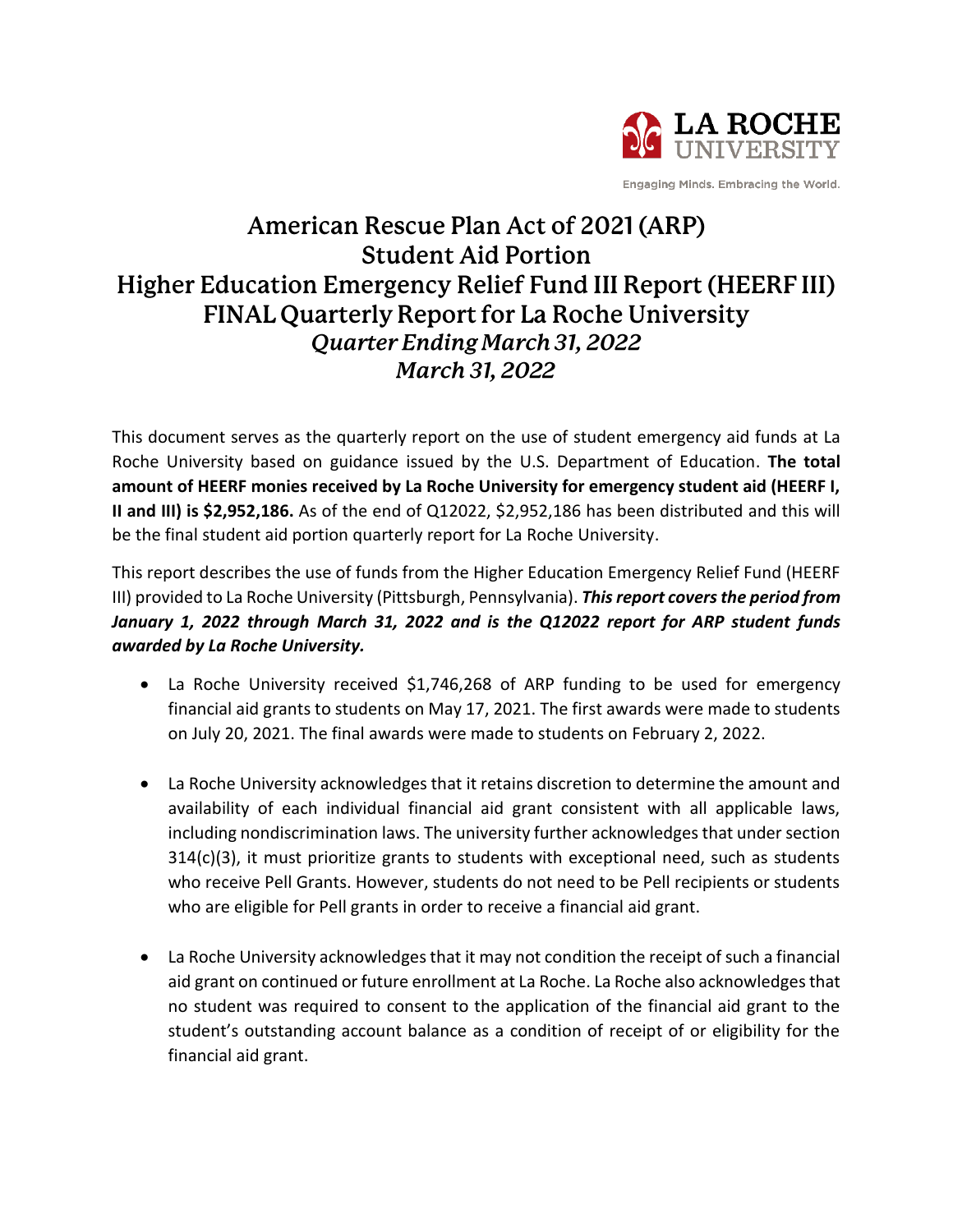• La Roche University awarded 12 grants totaling \$13,592 in emergency financial aid to students between January 1, 2022 and March 31, 2022.

## **ARP/HEERF III Grant Information** *3/21/2022*

All remaining LRU Emergency Student Aid expended on 2/2/2022

| Category          | Count | <b>Total</b> | Avg. Award |
|-------------------|-------|--------------|------------|
| <b>All Awards</b> | 12    | \$13,592     | \$1,133    |
| FT Undergrad      | 12    | \$13,592     | \$1,133    |
| PT Undergrad      | 0     | \$0          | \$0        |
| FT Grad           | 0     | \$0          | \$0        |
| PT Grad           | 0     | \$0          | \$0        |
|                   |       |              |            |

No students authorized La Roche University to apply the money directly to their student account during Q12022.

 La Roche University students apply for ARP grants using an application accessible through the university intranet. The Financial Aid Office reviews all applicants to establish eligibility, and award amounts are determined by the ARP committee utilizing a standardized award model that prioritizes applicants based on the criteria outlined below. Information regarding award guidelines and eligibility criteria has been communicated to students via email and also appears on the La Roche University website on the COVID-19 page.

ARP grants to La Roche University students range from \$500 to \$5,500. Students with "Exceptional Need" receive top priority for funding. The committee considers the following priorities when awarding grants:

- Students who report exceptional need on the application
- Expected Family Contribution (if available)
- Students with a significant need related to specific COVID-19 disruptions, including, food, housing, health care and childcare
- Enrollment Status during the Fall 2021 Semester in the order of priority. Domestic students have priority over international students in each category
	- o Full-time undergraduate students
	- o Full-time graduate students
	- o Part-time undergraduate students
	- o Part-time graduate students